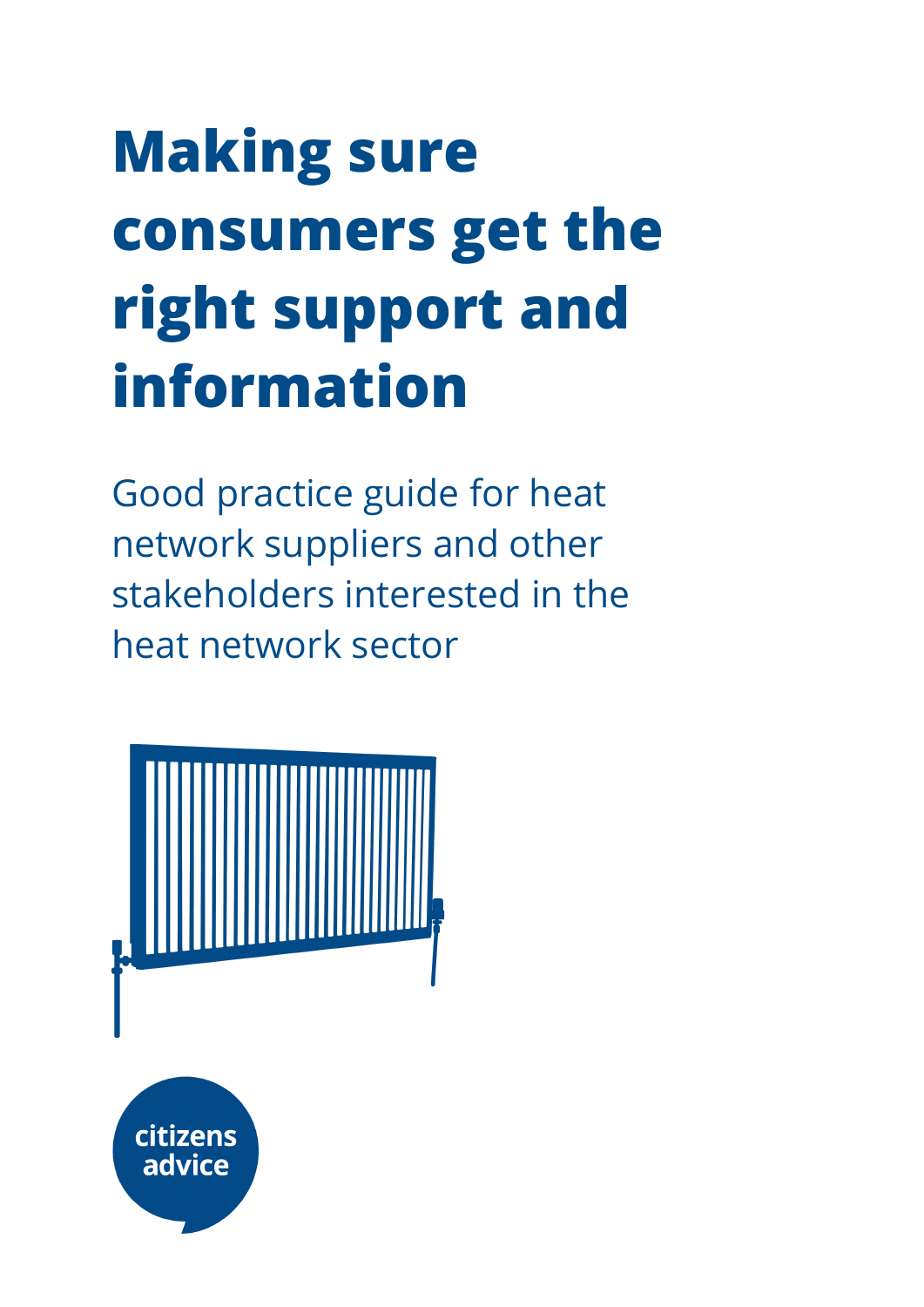### **Contents**

<span id="page-1-0"></span>

| <b>Introduction</b>                                      | $\mathbf{z}$    |
|----------------------------------------------------------|-----------------|
| <b>Recommendations</b>                                   | 3               |
| <b>Accessibility and customer service</b>                |                 |
| <b>Support for customers in vulnerable circumstances</b> | 10              |
| <b>Support during the coronavirus pandemic</b>           | 12 <sub>1</sub> |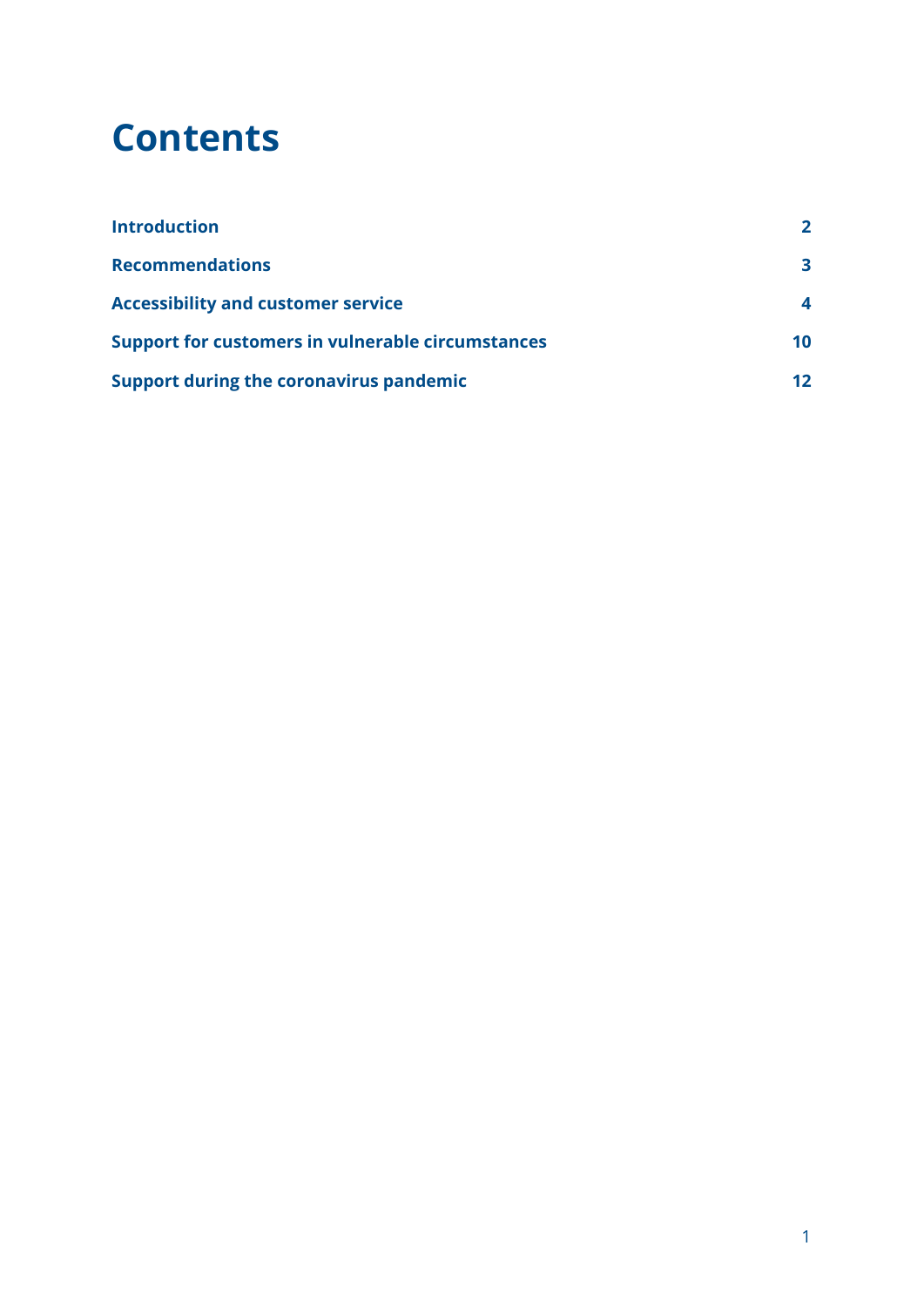# **Introduction**

The Citizens Advice service provides free, independent, confidential and impartial advice to everyone on their rights and responsibilities. We are the statutory representative for domestic and microbusiness energy consumers across Great Britain. We are also anticipating being asked by the government to take on a new statutory role as the consumer advocate for heat network consumers. Our good practice guides are designed to help suppliers and other stakeholders improve the support provided to their customers.

Heat networks are one of the key technologies in the government's strategy to achieve net zero carbon emissions by 2050. The Climate Change Committee (CCC) has estimated that nearly 20% of all residential heating will need to be supplied through heat networks by 2050, up from around 2% today. <sup>1</sup> To help support new and existing consumers, suppliers need to provide clear and transparent information about their services.

In January 2021, we published a [report](https://www.citizensadvice.org.uk/about-us/policy/policy-research-topics/energy-policy-research-and-consultation-responses/energy-policy-research/bringing-heat-networks-up-to-standard-how-heat-networks-can-start-delivering-better-customer-service-outcomes/) looking at the information provided by a small sample of heat network suppliers over the phone and on their websites. Our research found that it's difficult to get information about their services, and that there is limited support available for consumers in vulnerable circumstances - including for those affected by the coronavirus pandemic.<sup>2</sup>

This good practice guide highlights instances of good and bad practice from that research, and recommends actions suppliers could take now to improve things for consumers. Whilst upcoming regulation of the heat network sector should oblige suppliers to make many of these changes, these could take some time to come into force. That's why heat network suppliers should start making these changes now.

<sup>1</sup> Climate Change Committee, The Sixth [Carbon](https://www.theccc.org.uk/publication/sixth-carbon-budget/) Budget, 2020

<sup>&</sup>lt;sup>2</sup> Citizens Advice research included an analysis of information given on 21 heat network supplier websites and mystery shopping of their customer service telephone lines. We also carried out in-depth interviews with heat network suppliers and the Heat Trust.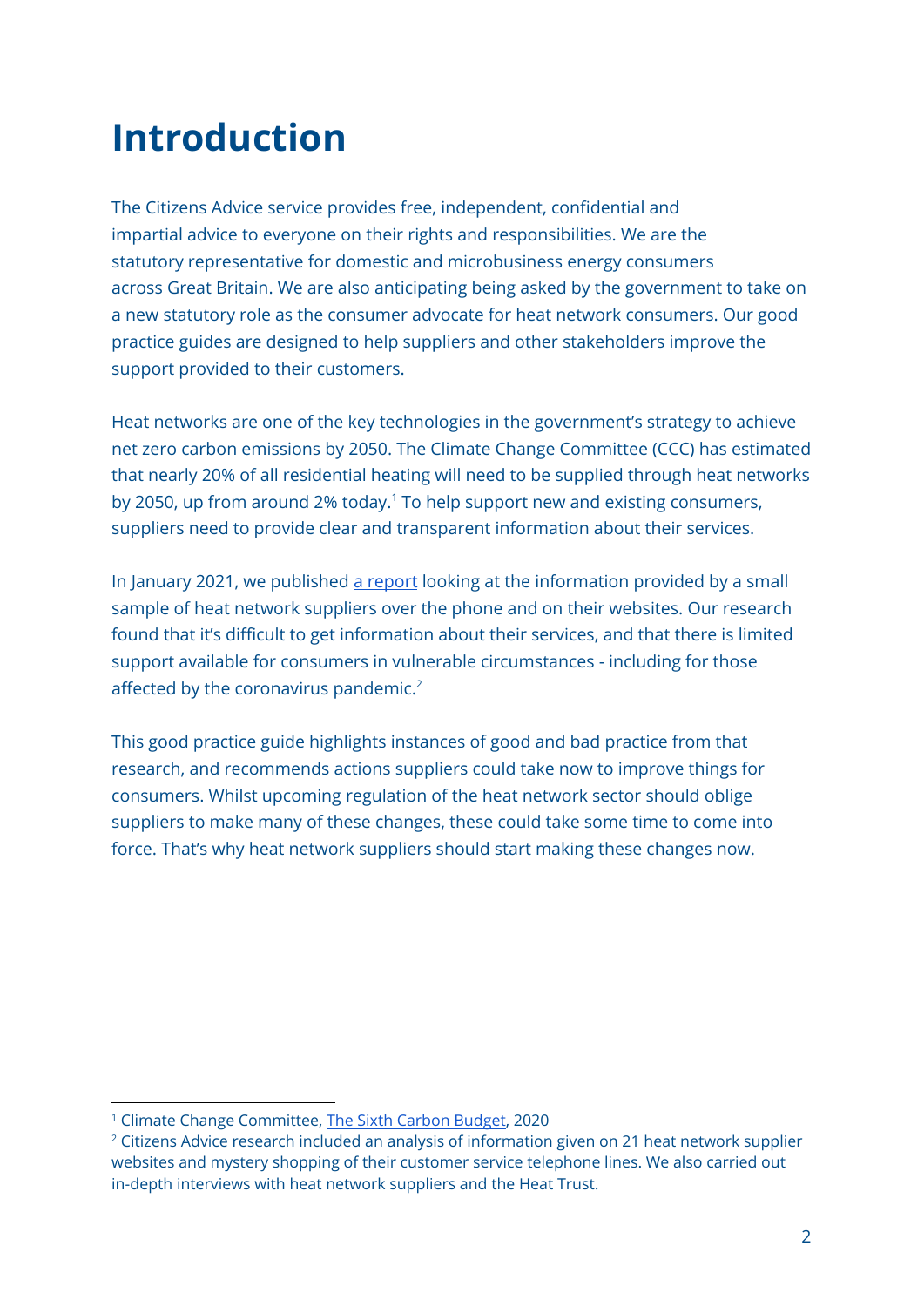# <span id="page-3-0"></span>**Recommendations**

There are 3 key areas where suppliers could implement changes to improve things for consumers.

#### **Accessibility and customer service**

- Provide good customer service, including by answering all calls promptly and ensuring their call handlers can answer basic queries from customers
- Websites should meet high accessibility standards and clearly display information about the supplier's services

#### **Support for customers in vulnerable circumstances**

● Proactively offer and explain support for customers in vulnerable circumstances

#### **Support during the coronavirus pandemic**

- Offer support to customers who are struggling financially due to the coronavirus pandemic
- Clearly outline the social distancing policies that are in place for any in-person interactions, and ensure customers know that they can opt out of non-essential maintenance work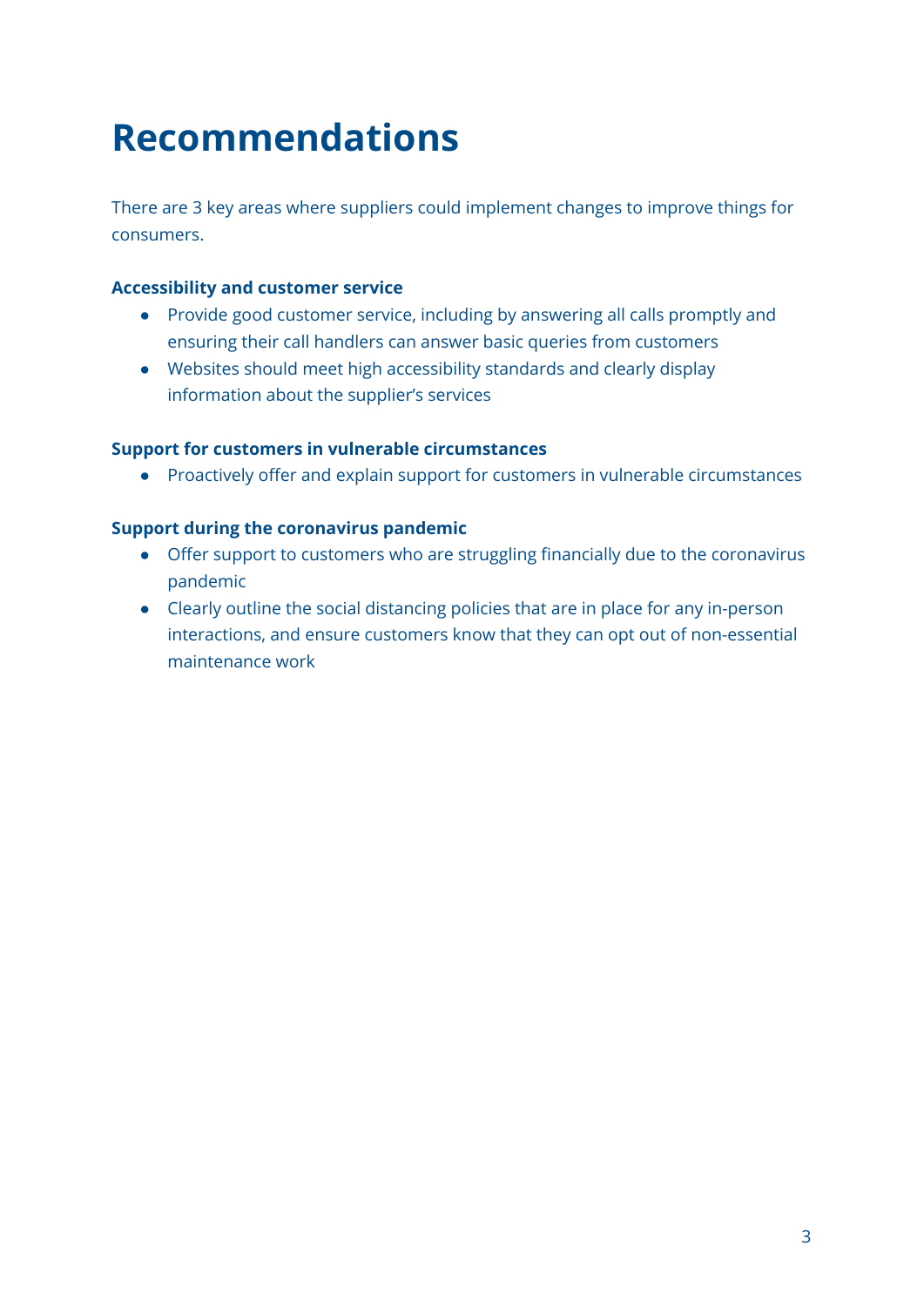# <span id="page-4-0"></span>**Accessibility and customer service**

Consumers want to engage with energy suppliers using a variety of different channels. Our previous research has found that most consumers want to be able to use the internet and telephone when engaging with their energy supplier:

- Over 50% of consumers want to use the internet to manage their account or choose new products
- Over 50% prefer to use telephone services when things go wrong<sup>3</sup>

Heat network suppliers need to make sure customers can access their services using multiple channels. Heat is an essential service, and different options for getting in touch with their supplier are crucial. Some consumers also have particular needs which makes it difficult to use certain channels, for example, some people can find it difficult to access information on the internet. Our [recent](https://www.citizensadvice.org.uk/about-us/our-work/policy/policy-research-topics/energy-policy-research-and-consultation-responses/energy-policy-research/future-for-all-making-a-future-retail-energy-market-work-for-everyone/) work on building an inclusive future energy market highlights how important non-digital channels are. Over 5 million UK adults are non-internet users, so it's vital that companies offer non-digital ways for their customers to sign up, stay in contact and manage their account. 4

### **Website accessibility**

We tested each supplier's website against some internationally recognised standards developed by the World Wide Web [Consortium](https://www.w3.org/Consortium/) (W3C), and found that most suppliers have taken steps to make their websites more accessible. There were numerous examples of good practice. For example, most could be read using text reading software and navigated using a keyboard.

<sup>&</sup>lt;sup>3</sup> Citizens Advice, Future Proof: Challenges and [opportunities](https://www.citizensadvice.org.uk/about-us/our-work/policy/policy-research-topics/energy-policy-research-and-consultation-responses/energy-policy-research/future-proof-challenges-and-opportunities-in-providing-great-service-in-energy/) in providing great service in energy, 2020

<sup>4</sup> Citizens Advice, Future for all: Making a future retail energy market work for [everyone,](https://www.citizensadvice.org.uk/about-us/our-work/policy/policy-research-topics/energy-policy-research-and-consultation-responses/energy-policy-research/future-for-all-making-a-future-retail-energy-market-work-for-everyone/) 2019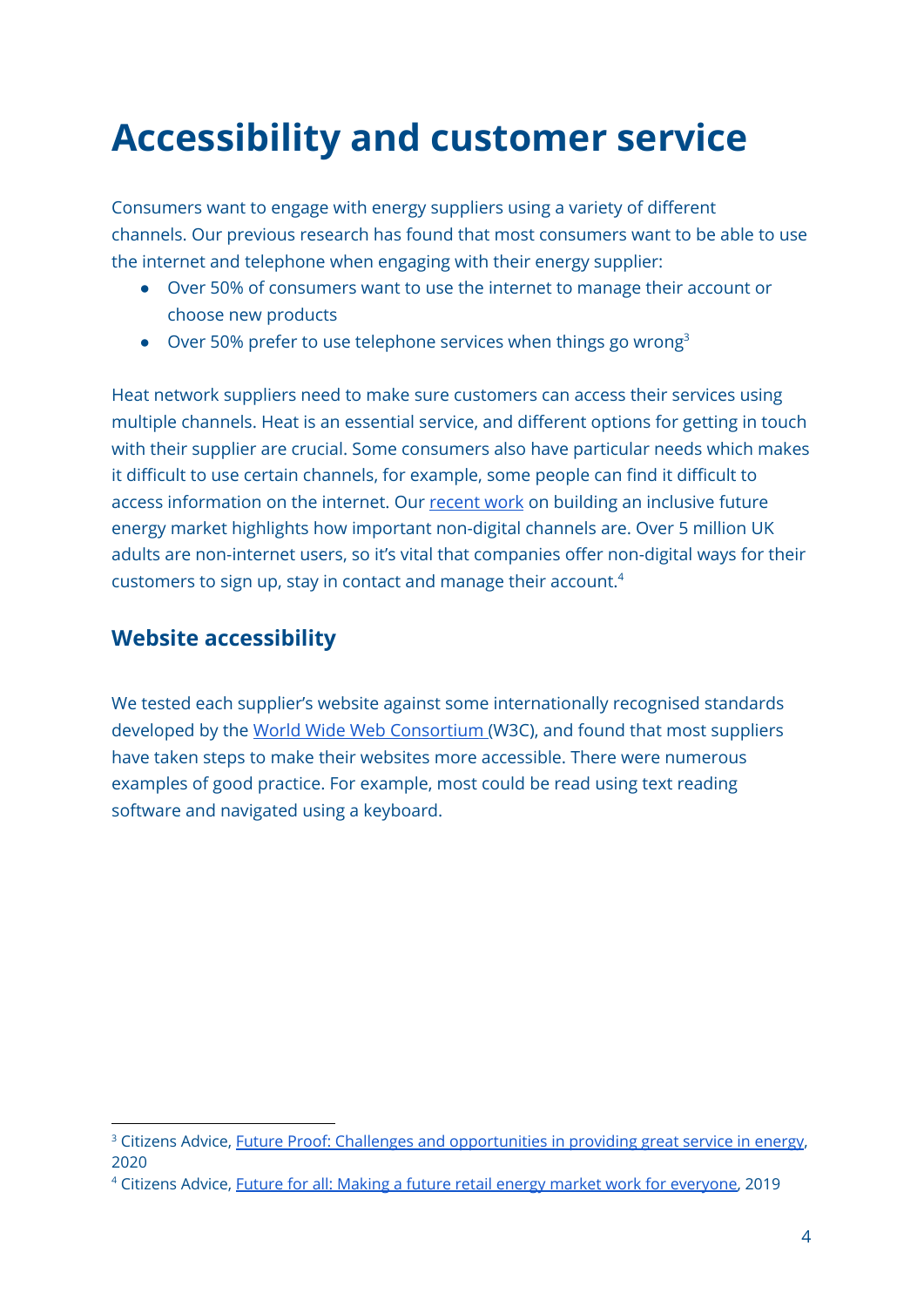

#### **Number of suppliers who taken steps to make their website more accessible**

But, we did identify a few issues - some websites used text in image form which makes it impossible for the website to be read by text reading software. We also found that many suppliers didn't offer multiple ways to navigate their website such as a site map or search function capability. This is a problem because some people find it difficult to navigate websites and need alternative ways to access the information they need.

Suppliers should look at ways to make their websites more accessible - the [W3C](https://www.w3.org/Consortium/) has some useful information and guidelines to help organisations improve their website accessibility.

### **Getting advice and support over the telephone**

We've [previously](https://www.citizensadvice.org.uk/Global/CitizensAdvice/Energy/Energy%20Consultation%20responses/Future%20Proof%20-%20Customer%20Service%20Report.pdf) found that customers can struggle to get through to their energy supplier over the phone. This is also a problem for the heat network suppliers we looked at in our mystery shopping research. Nearly 1 in 2 shoppers didn't have their call picked up on their first attempt and around 1 in 6 couldn't get through at all.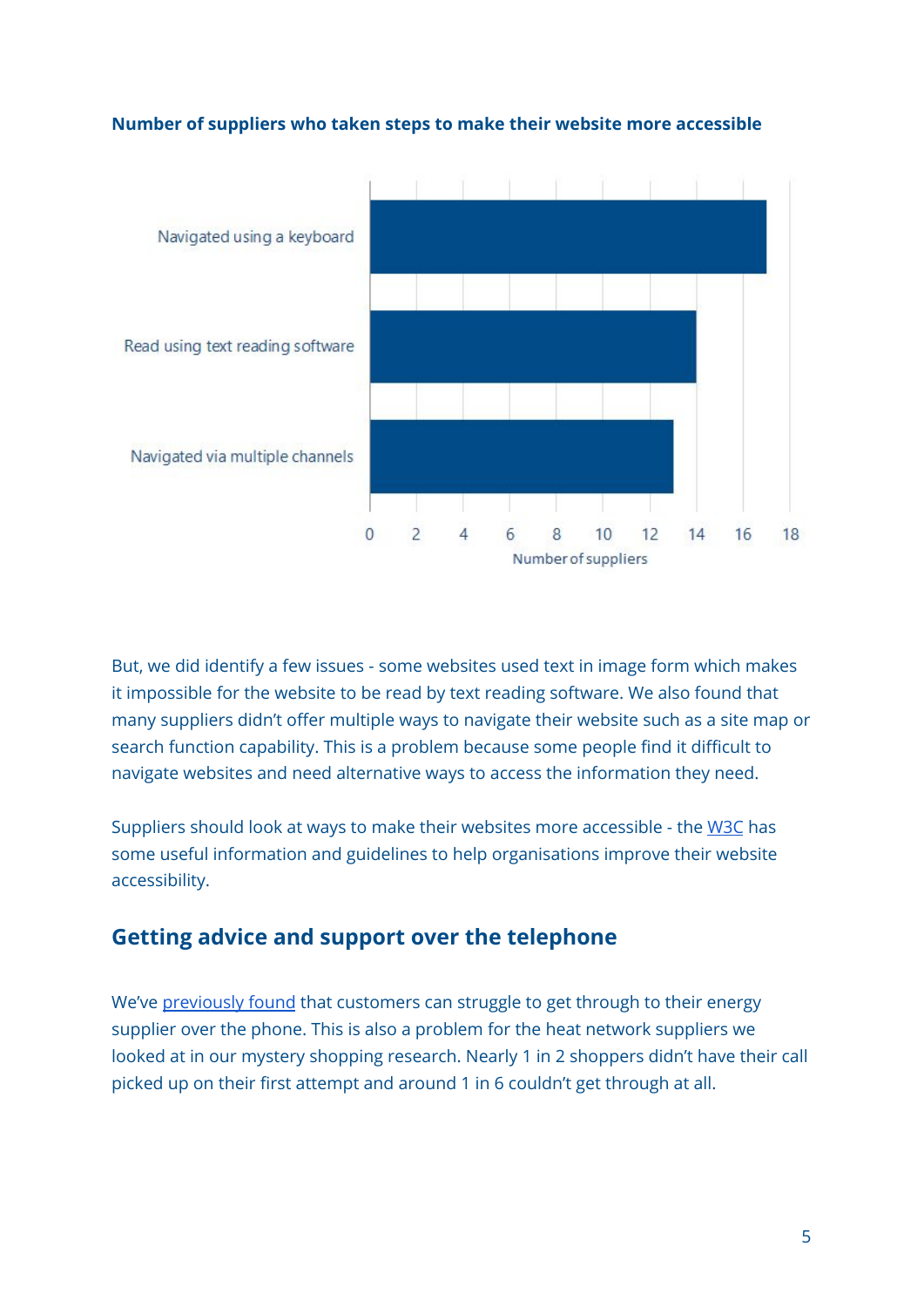But, when shoppers did get through - most were satisfied with the service they received. The vast majority of shoppers said that they found their call handler professional, friendly and helpful.



The staff member was very friendly and open to answering any questions. They did not make me feel like I had to hurry with my questions.

However, some shoppers did have concerns with the service they received. For example 18 out of 53 shoppers who we asked to call a heat network supplier were dissatisfied with the knowledge of the call handler - we expand on this in the section below.

Providing consumers with accurate information over the phone is crucial. Heat network suppliers should regularly be analysing their call volumes, including dropped or unanswered calls. The messaging on automated answering services, including any interactive voice response options should be clear and provide options for people to speak to a call handler. When a customer gets through to a call handler, suppliers need to make sure they receive accurate information about heat network services.

### **Information displayed on suppliers' websites**

Most of the supplier websites we reviewed didn't clearly display information about heat network services. For example, whilst most websites explained how their bills are calculated the majority don't provide the exact cost of heating or an estimated annual bill.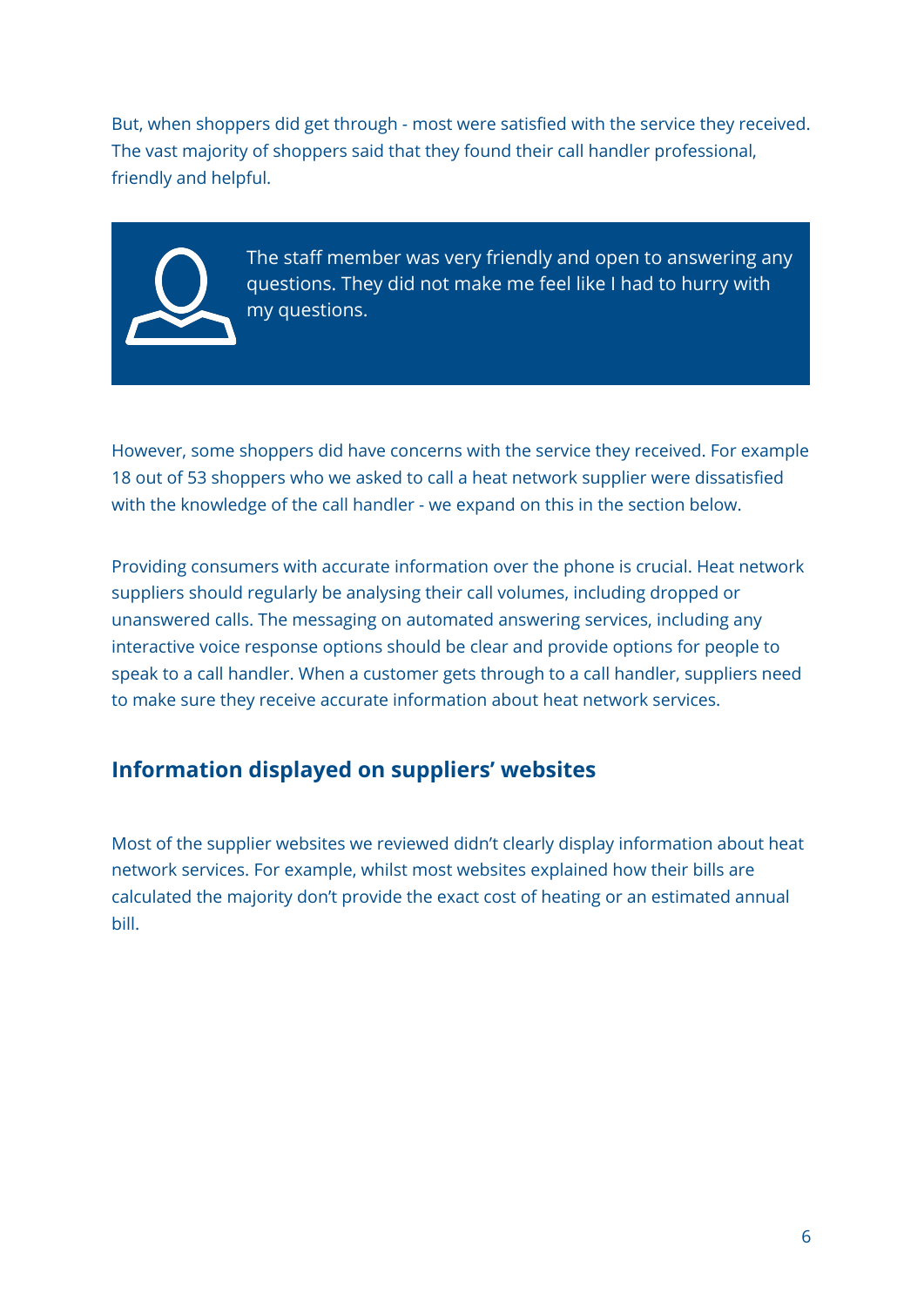#### **Information displayed on heat supplier websites**



Our previous [research](https://www.citizensadvice.org.uk/Global/CitizensAdvice/Energy/Prepayment%20and%20heat%20networks%20-%20learning%20the%20lessons.pdf) has found that heat network consumers struggle to understand how their heating works and how much it costs. It's therefore really important that suppliers provide clear information about their services and prices on their websites. Below are 3 examples of good practice from supplier websites where information about pricing is clearly displayed. 5

### **Example 1 - How Loka Energy explains how their bills are calculated**

**Usage Charge:** Your usage charge is for the units of heat energy that you use. This is measured and recorded by the heat meter in your apartment and sent directly to our billing system via the automated meter reading system that has been installed in your development. You can directly influence your usage charges by monitoring and reducing the heat and hot water consumption in your home. For impartial advice on how to reduce your energy consumption we recommend you visit the Energy Savings Trust **I** website here.

**Standing Charge**: Your standing charge is a daily fee that covers a variety of ongoing operational and maintenance costs associated with your district heating network, including the customer services and metering and billing system.

<sup>&</sup>lt;sup>5</sup> These examples are from Loka [Energy](https://www.lokaenergy.com/) and East [London](https://www.eastlondonenergy.co.uk/) Energy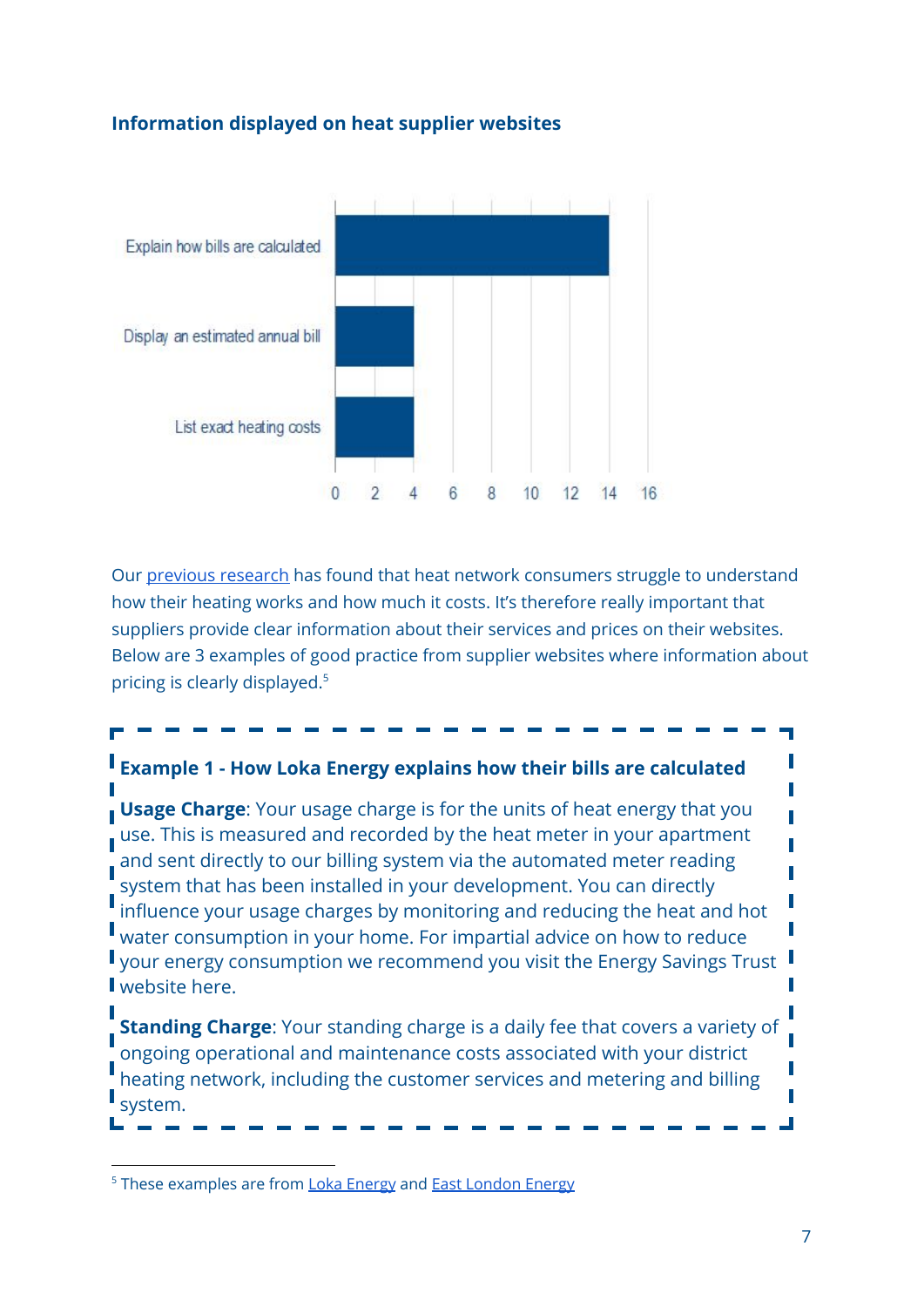**Example 2 - How Loka Energy explains their estimated annual billing l** cost

Loka supplies heat based on two charges only: a Standing Charge (98p/day I inc. VAT) and a Unit Charge (7.25p per kilowatt hour (kWh) inc. VAT) - prices as of September 2019. Based on these charges, an average home using **F** around 3,000 kWh of heat per year will pay a total annual heat bill of £575.

#### **Example 3 - How East London Energy displays their exact heating costs** *Charges applicable from 1st July 2020*

| <b>Charge</b>                                     | <b>Excluding VAT</b>               | <b>Including VAT</b>               |
|---------------------------------------------------|------------------------------------|------------------------------------|
| <b>Availability Charge</b>                        | £25.13 per Kilowatt/ year          | £26.39 per Kilowatt/ year          |
| <b>Unit Charge</b>                                | 5.983p per Kilowatt-hour           | 6.282p per Kilowatt-hour           |
| <b>Common Heat Availability</b><br>Charge         | 5.983p per Kilowatt-hour           | 6.282p per Kilowatt-hour           |
| Meter, Billing & Consumer<br>Meter Service Charge | £113.46 per Customer<br>meter/year | £119.13 per Customer<br>meter/year |
|                                                   |                                    |                                    |

We struggled to get information about heat network services on the websites we looked at in our research. Suppliers need to urgently review the content on their websites and make sure they're giving their customers access to the information and support they need.

### **Information given via suppliers' telephone lines**

Most suppliers who were called by shoppers in our mystery shopping research weren't able to give basic information about heat network services over the phone. <sup>6</sup> This included being able to get an estimated annual bill or told whether they could change

Г

Γ Γ П

<sup>&</sup>lt;sup>6</sup> Shoppers posed as prospective new customers and asked questions that should have been straightforward to answer, and should not require an exact address or property details.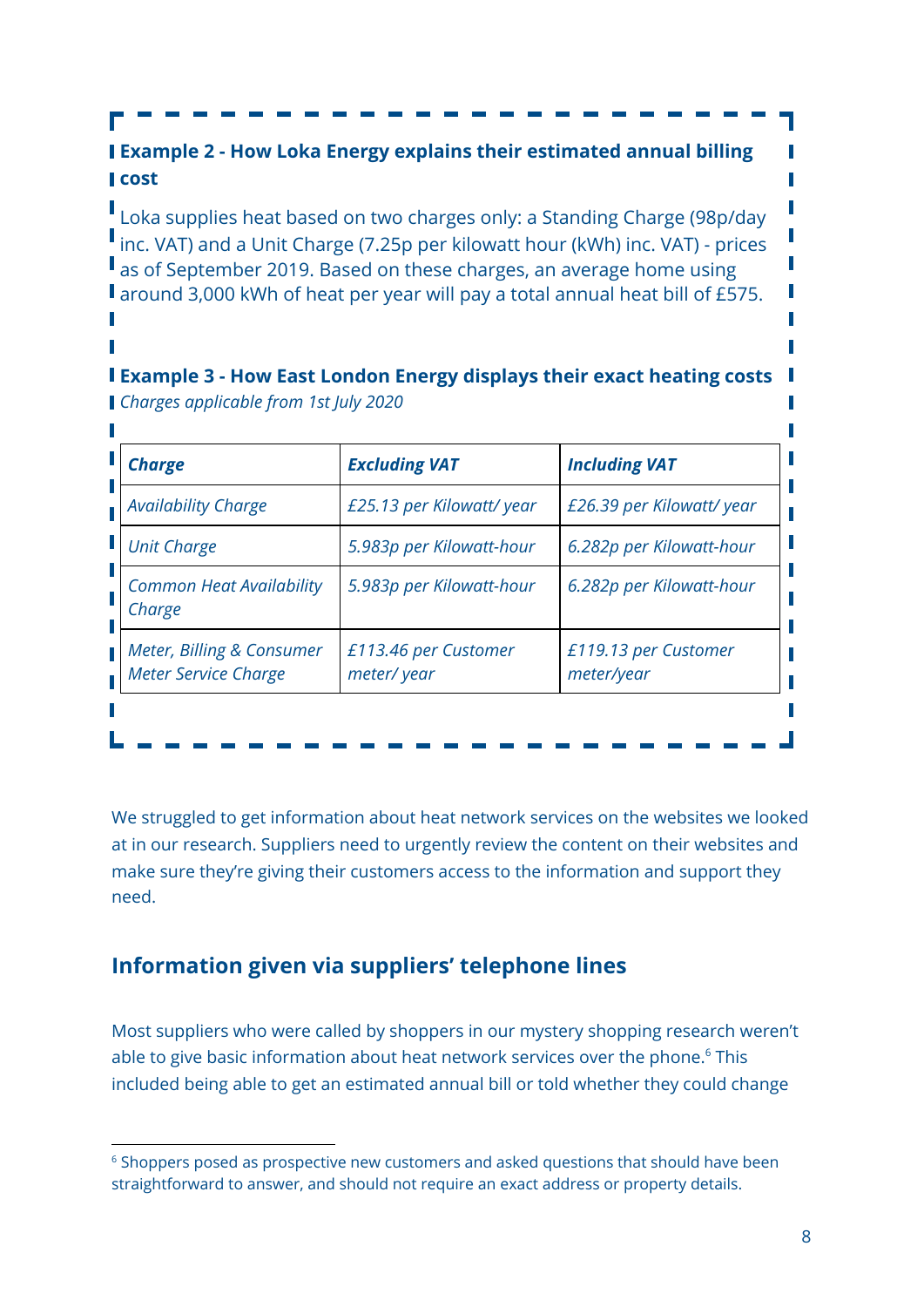suppliers. For example, only 7 shoppers were correctly told they couldn't change their heating supplier once they'd moved into a property connected to a heat network.

Call handlers gave a number of reasons for not being able to provide the correct information. These included:

- Call handlers saying they can't help them without the shopper giving an exact address
- Some shoppers were told to visit the supplier's website or email the landlord/housing management company instead

The 2 examples below highlight some particularly bad practice we found.



I was informed the best thing to do would be to send an email. I was then asked who I was renting the property from or thinking about renting from, and was advised it was best to contact them and they would be able to help me.



I felt that when I spoke with the staff member, I was being rushed with a question and they repeated several times that if I have got a question about units and prices I have to email.

Suppliers need to make sure their call handlers have received sufficient training and information about the services available so that they can answer basic queries. Suppliers should regularly carry out quality assurance checks on their customer service telephone lines to make sure their customers are getting the information they need. This will also help maintain high customer service standards.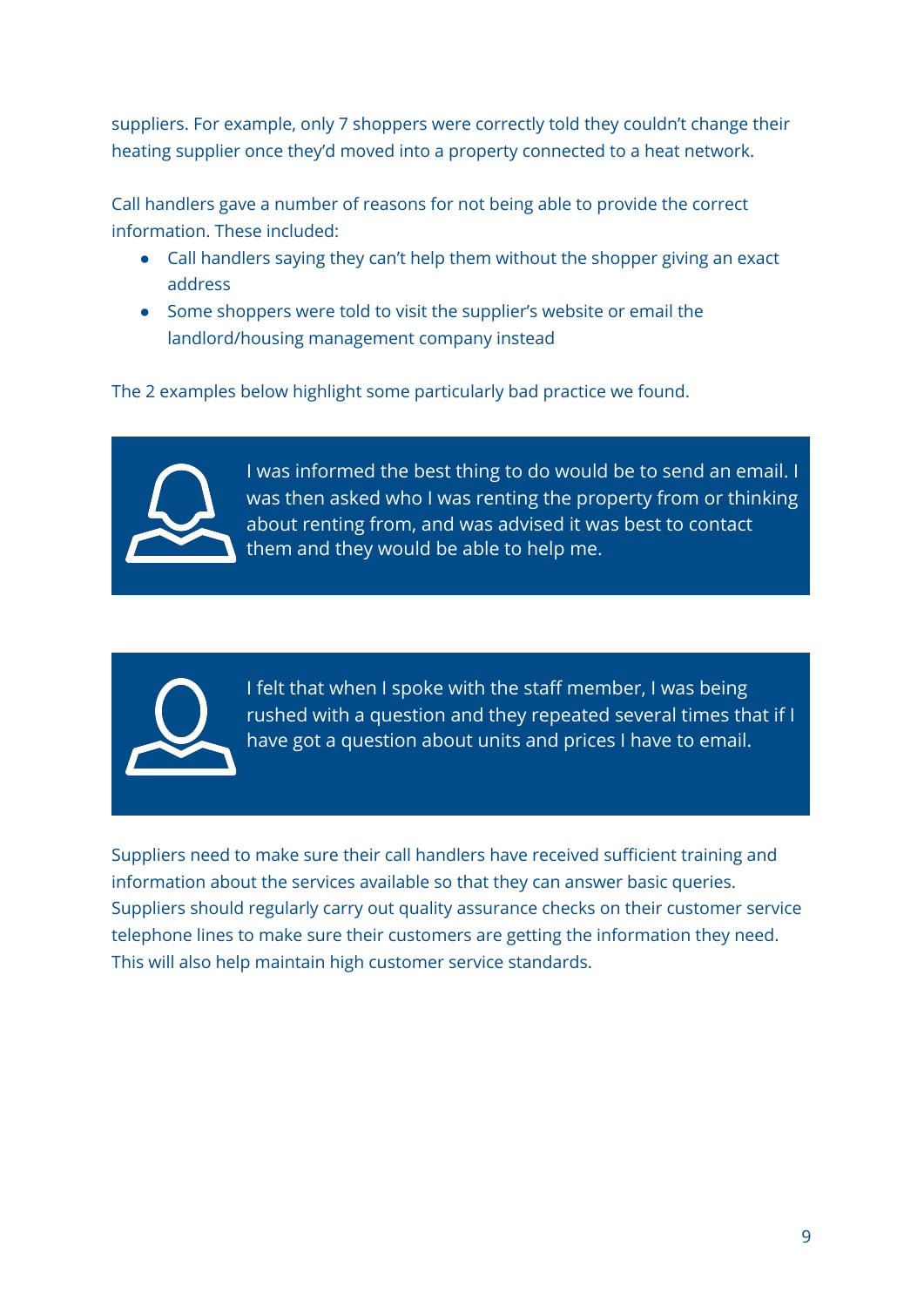# <span id="page-10-0"></span>**Support for customers in vulnerable circumstances**

We found some evidence of good practice, most of the suppliers we looked at are offering at least some support to customers in vulnerable circumstances. This includes:

- Bills/statements in accessible formats
- Being able to nominate someone else to speak on your behalf
- Extra support for customers if there is a heating outage



The staff member was particularly knowledgeable about their Priority Services Register features and explained I would just need to call them when I confirmed my address to set it all up.

However, many of the suppliers we looked at aren't providing enough support. Around half of supplier websites don't mention a Priority Services Register (PSR) and several didn't offer any support to customers in vulnerable circumstances. <sup>7</sup> Also, several shoppers found it difficult to get any information about a PSR over the phone - some suppliers didn't know whether they offered the service and 1 call handler hadn't even heard of the register despite them being widely used by energy suppliers. Our [previous](https://www.citizensadvice.org.uk/Global/CitizensAdvice/Energy/Energy%20Consultation%20responses/Citizens%20Advice%20Heat%20Networks%20V2.0%20(2).pdf) [research](https://www.citizensadvice.org.uk/Global/CitizensAdvice/Energy/Energy%20Consultation%20responses/Citizens%20Advice%20Heat%20Networks%20V2.0%20(2).pdf) has also found that some heat network residents worry about getting through to someone who can help them if they need support.



The staff member did not know what a PSR was or if there was anything for customers in vulnerable circumstances other than the standard service that everyone else receives.

Suppliers need to put policies in place to support customers in vulnerable circumstances. All suppliers should be offering access to a PSR for customers in

 $7$  A PSR is a register a supplier maintains of customers in vulnerable circumstances. It helps suppliers identify customers who may need extra help and offer them support that is tailored to their needs.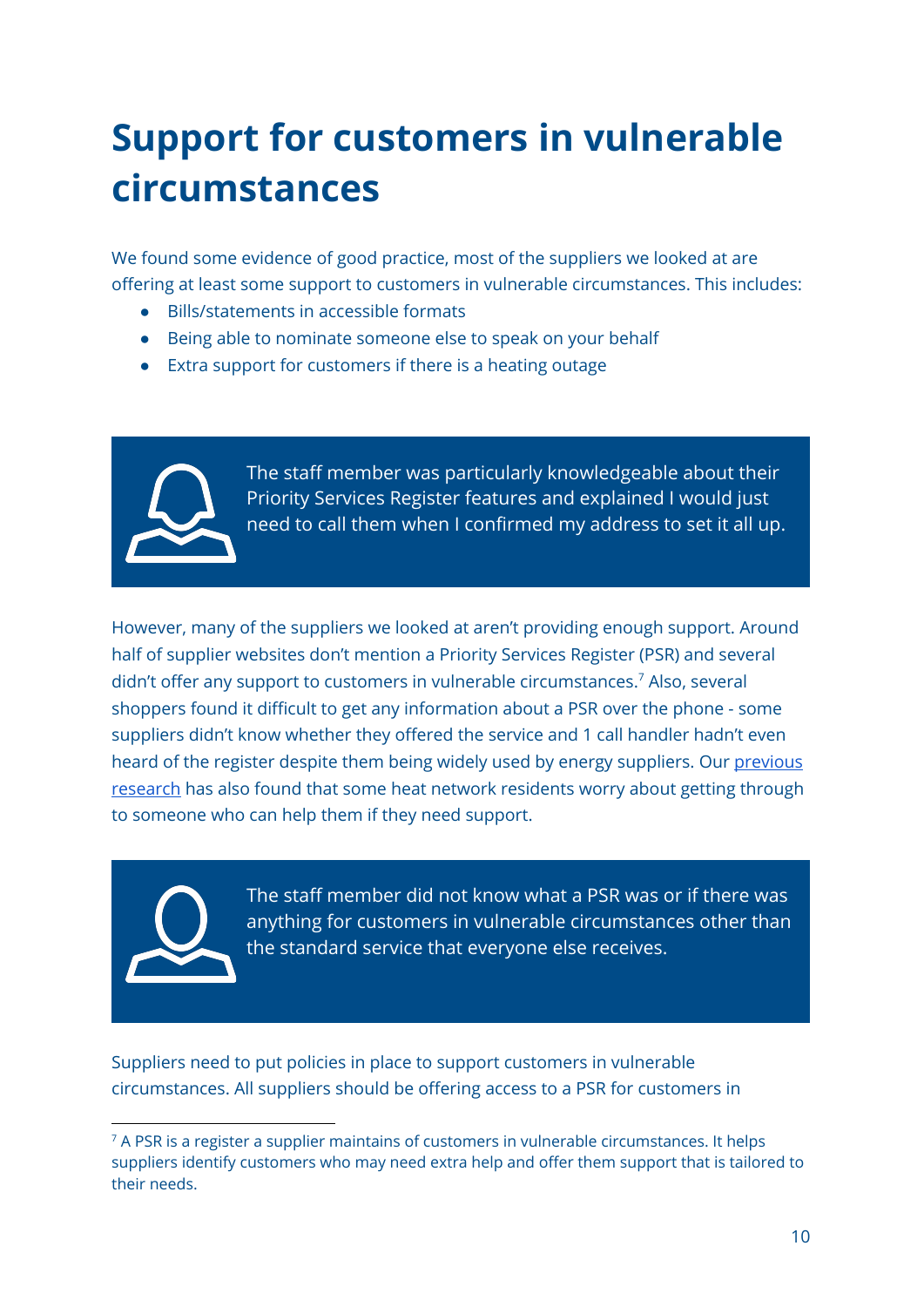vulnerable circumstances. Information about the register should be clearly displayed on suppliers' websites and should be easily accessible from the supplier's home page. Suppliers should also make sure their staff can answer basic questions about how the register works over the phone and be able to explain to customers how they can sign up. To help reach as many customers as possible, suppliers should also ensure they are regularly maintaining and proactively updating the register.

When a customer signs up to a PSR, suppliers need to act quickly to ensure they're getting the support they need. All reasonable steps should be taken by suppliers to ensure customers get appropriate support. The support should include:

- Advance notice of planned heating cuts
- Priority support in an emergency e.g. providing alternative heating facilities in the event of a supply interruption
- Identification scheme e.g. provide additional support to help customers identify people who work for the supplier. This could include arranging a password or showing an agreed picture card upon a visit
- Being able to nominate someone else to speak on behalf of the customer
- Arrangements to ensure customers can access pre-payment meters e.g. moving a prepayment meter if a customer is unable to access it safely to top it up
- Additional services for people who struggle to read their meter e.g. organising to read a meter on a customer's behalf if they can't read it themselves
- Information is provided in accessible formats e.g. account and bill information should be available in different formats, such as in larger print or braille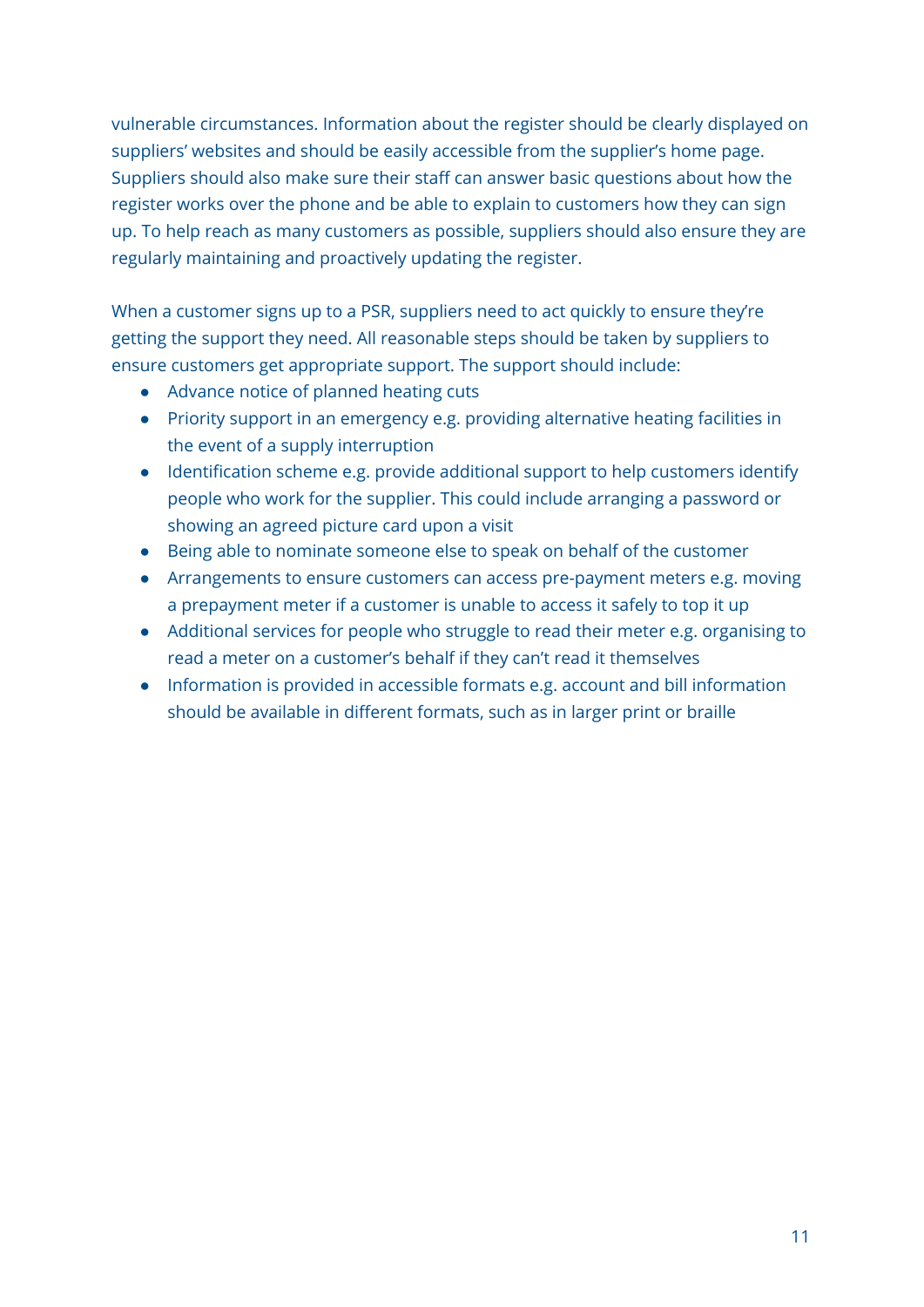# <span id="page-12-0"></span>**Support during the coronavirus pandemic**

Despite our research being carried out several months after the start of the pandemic, we found that most suppliers we contacted had limited support available for people who were struggling to pay their bills because of COVID -19.<sup>8</sup> Only 5 shoppers in our mystery shopping research were told about any available support. Several shoppers were either told that no support was available or told to direct their questions to someone else.



I was advised that all energy is supplied by pay as you go meters, so no arrears would accumulate and no additional support is available.

But, there were some examples of good practice. Some of our shoppers were told about support available for people struggling to pay their bills. We also found that suppliers were more likely to provide information on their websites, with around half listing support for people struggling financially because of the pandemic.

<sup>8</sup> The research was carried out in September and October 2020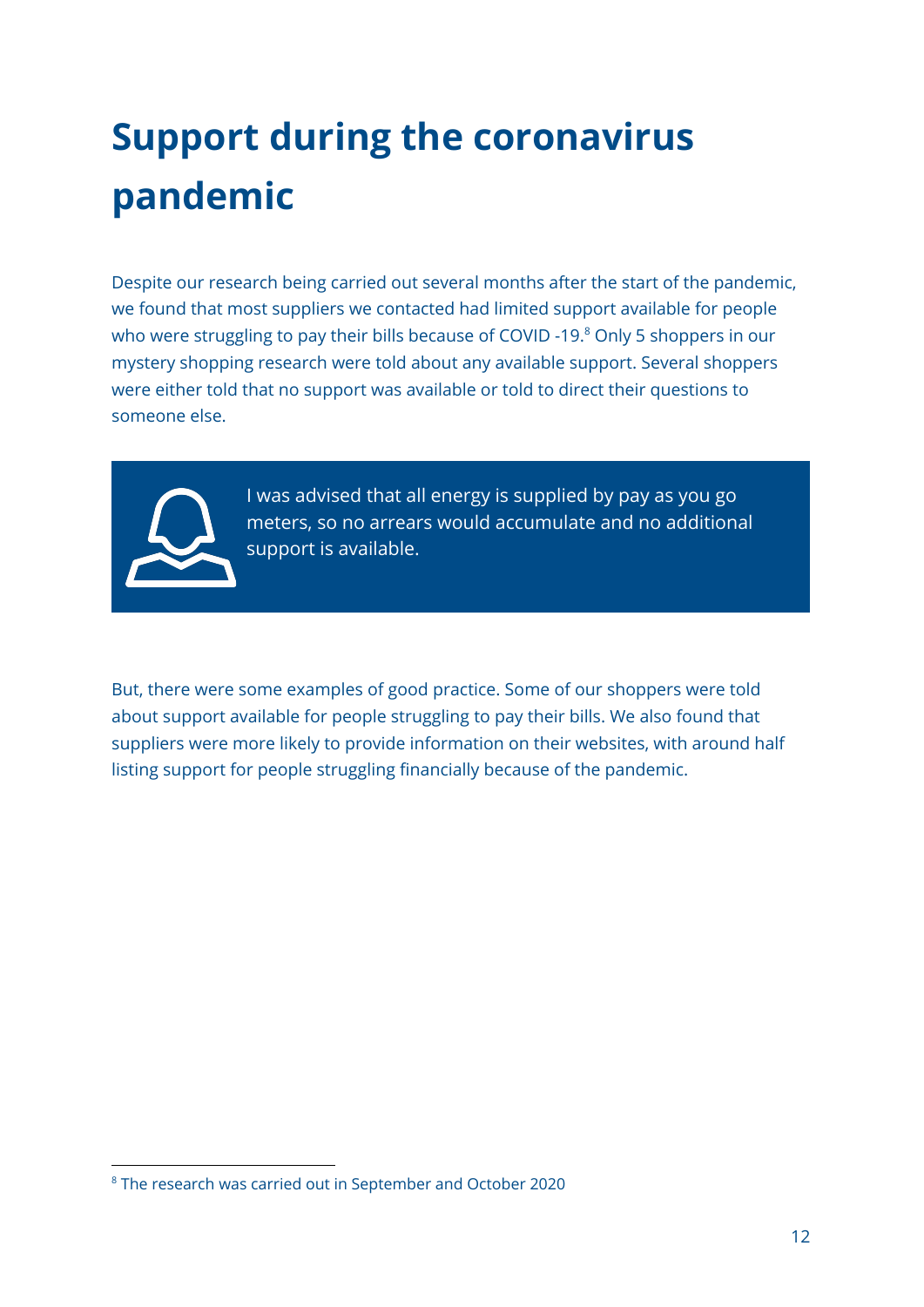### **Case study: How a heat network supplier supported a customer struggling with heating debt**

During COVID -19, the heat network supplier has regularly reviewed all customer debt levels and offered support when appropriate. This has led to their customers having very low levels of debt (currently around £30 for all customers across their network). They try to help customers put together a repayment plan if they fall into debt. For example:

- The supplier noticed that a customer in vulnerable circumstances was struggling to pay off their energy debt
- They were able to work with their housing association to come up with a manageable debt repayment plan
- This meant that the customer was able to maintain their tenancy and keep their home warm, whilst repaying a manageable amount of debt each month

I was told they could contact their customer services hotline and ask to do a payment plan. They would be able to reduce payments and spread the cost over a longer amount of time.

Around half of the call handlers didn't know what social distancing measures their supplier had in place because of COVID-19. We found examples of call handlers who were not able to tell us what services they offered or asking for a specific address from the shopper before giving any information about social distancing. This is despite this sort of information being publicly available on most suppliers' websites.



They did not provide information without me providing detailed property data. The answer was: I can't help.

Whilst we found some examples of good practice, too many suppliers gave out insufficient information about support available. This is despite the Heat Networks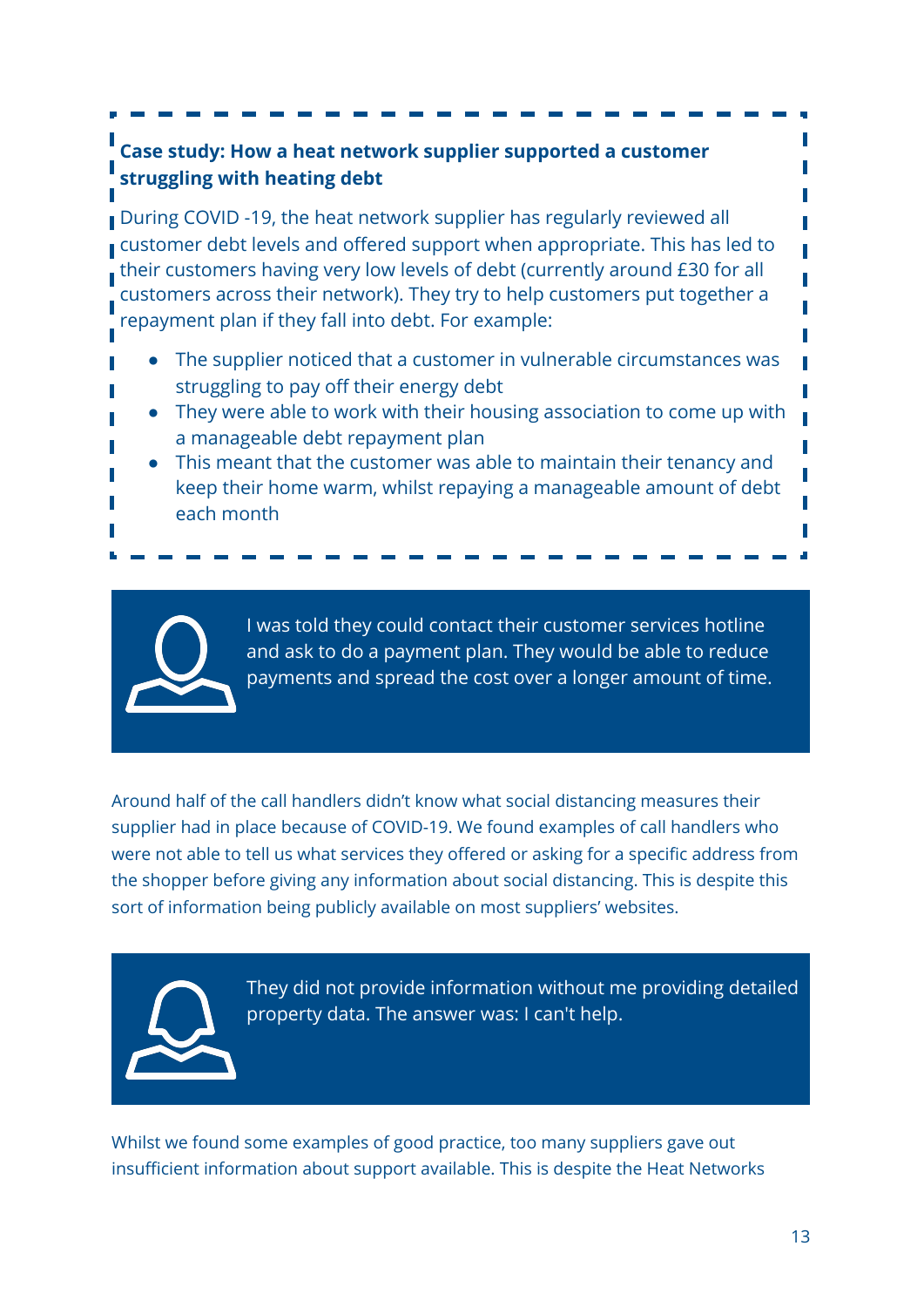Industry council publishing an [agreement](https://www.theade.co.uk/news/press-releases/putting-customersat-the-heart-of-our-pandemic-response-says-heat-networks-i) setting out how heat network suppliers will support their customers during the pandemic. Suppliers need to make sure they're honouring this agreement - too many call handlers were unable to give details about what support is available.

They also need to make sure that information about support is accessible by making it easy to access online, and by ensuring call handlers can explain what support is available to customers. They should also proactively engage with customers in vulnerable circumstances so that they know about the support. The support should include:

- Offering support to people who have been financially impacted by the pandemic e.g. by suspending disconnections and referring customers to third party debt advisors, such as Citizens Advice. Our debt good [practice](https://www.citizensadvice.org.uk/about-us/our-work/policy/policy-research-topics/energy-policy-research-and-consultation-responses/energy-policy-research/good-practice-guide-supporting-people-in-energy-debt/) guide has more practical tips suppliers can follow to help customers in debt.
- Support prepayment meter customers who are struggling to top up their heating e.g. by extending discretionary credit or sending out a pre-loaded top up card
- Allowing customers to opt-out of non-essential maintenance work or non-urgent appointments without incurring any financial penalties
- Putting in place social distancing precautions for all home visits e.g. making sure engineers wear full PPE and ensuring there is at least 2 metres distance at all times